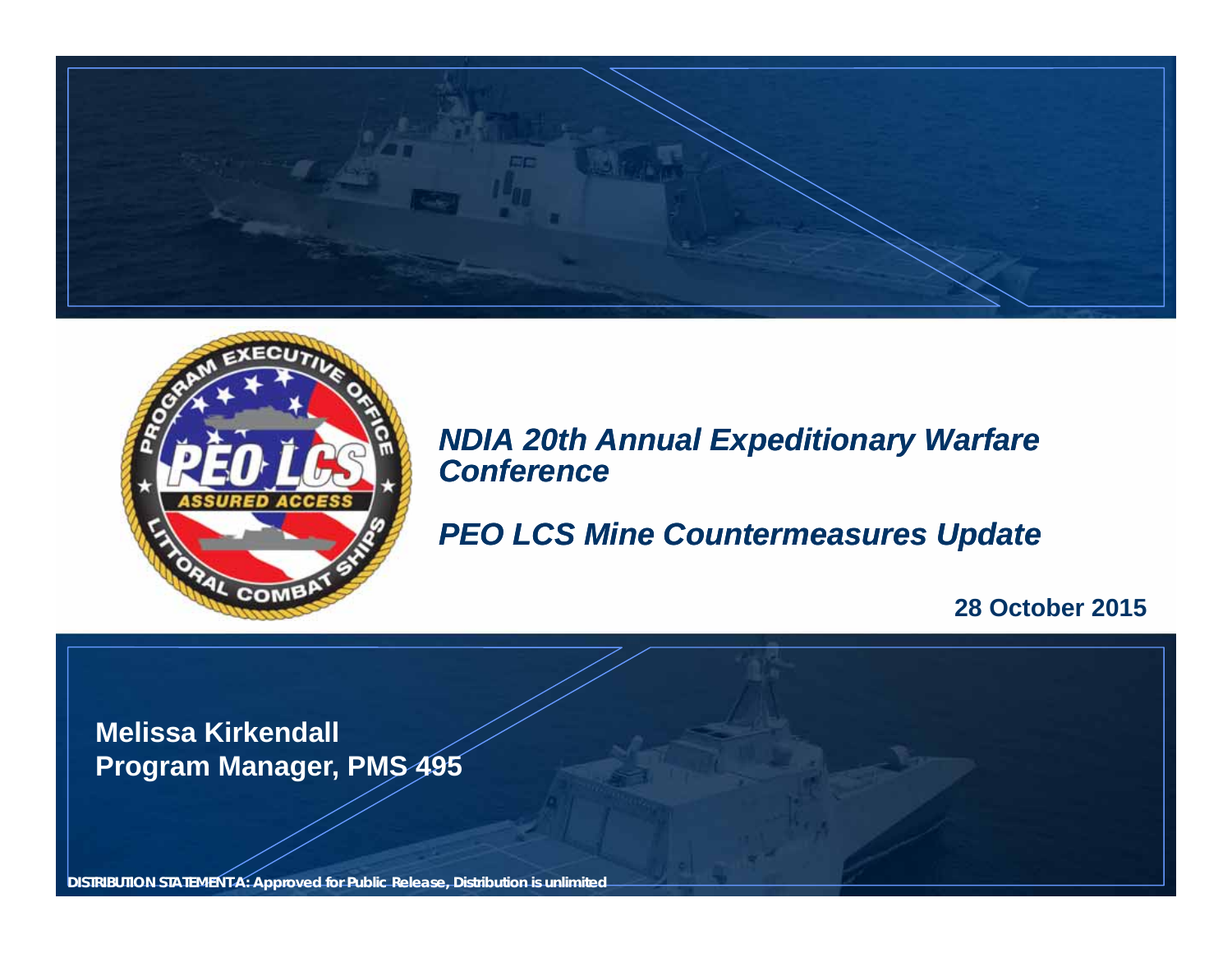

## *PEO LCS Portfolio*



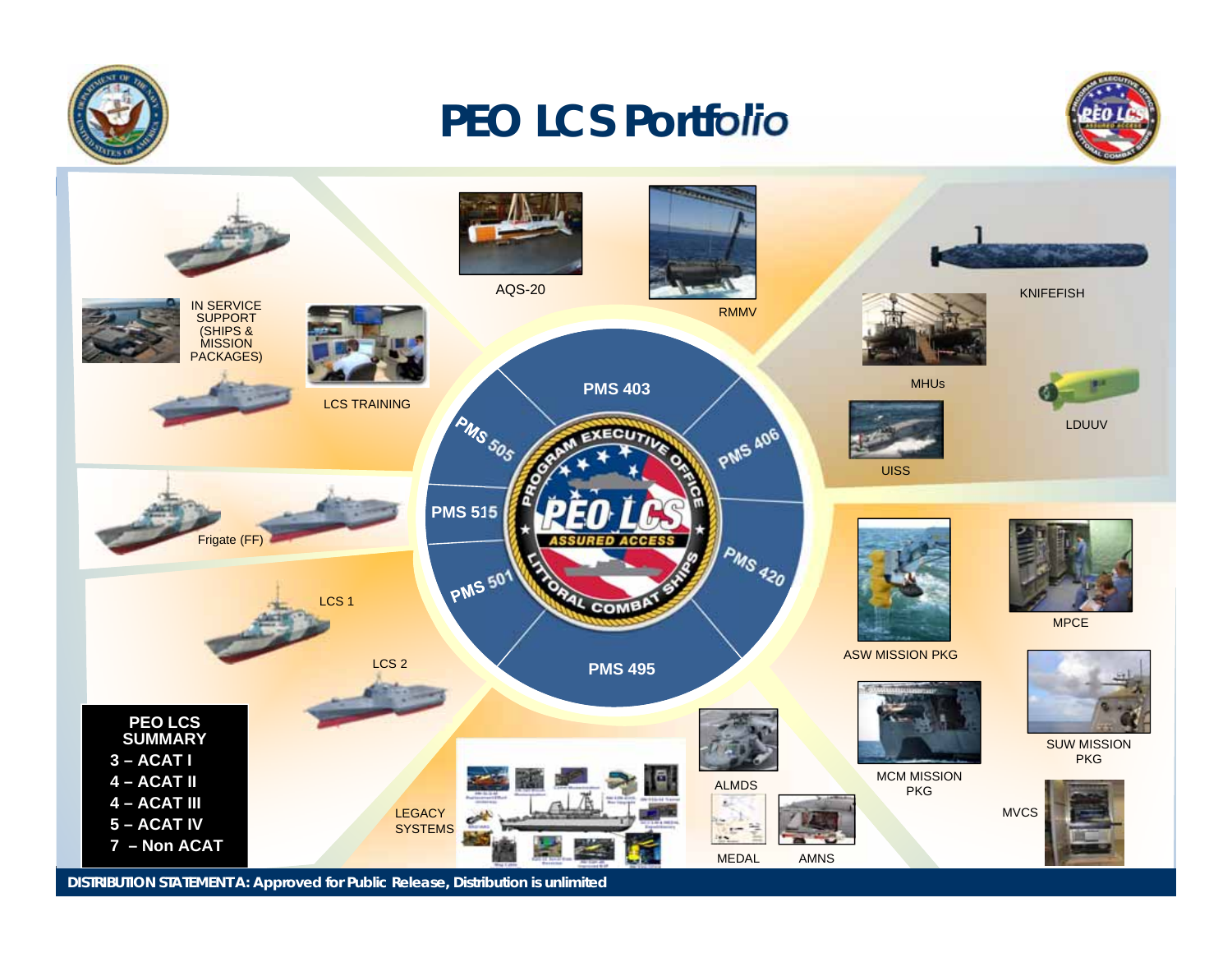

## *Legacy AMCM and SMCM Upgrade Status*





**AN/AQS-24B High Speed Synthetic Aperture Sonar**• **Completed Testing on MH-53E in Bahrain May** 

**2015**

#### • **27 systems have been procured Figure 2016**

#### **AN/AQS-24B Highlights AN/SQQ-32(V)4 Highlights**



**AN/SQQ-32(V)4 High Frequency Wide Band Sonar**

• **Completed installation of Upgrade on 9 of 11 Ships**

### • **Remaining ships to be completed in FY16 AN/AQS-24C Highlights AN/ASQ-232A and AN/SLQ-60 Highlights**



**AN/AQS-24C Volume Search Sonar**

- **Critical Design Review scheduled for November 2015**
	- **2 systems have been procured**
- **MH-53E testing scheduled for September 2016**
	- **10 more systems to be procured FY17-18**





**AN/ASQ-232A and AN/SLQ-60 SeaFox Urgent Operational Need**

- **Installed on 3 MCM Class Ships** • **6 systems for AMCM on MH-53E**
- **Install on 4th MCM Class Ship planned for September 2016**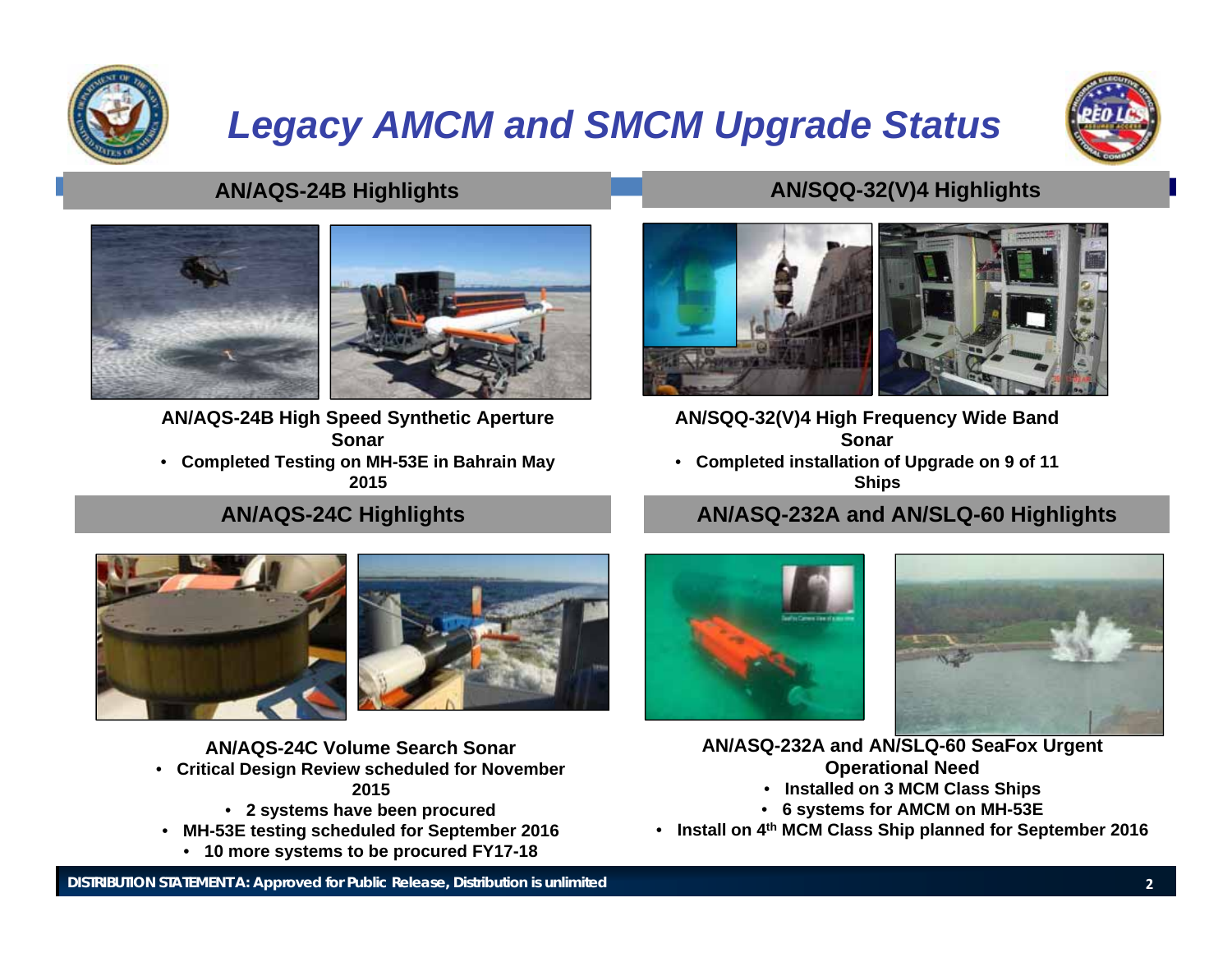

## *Mission Package Defined*





**Mission System = Vehicles, Communications, Sensors, and Weapon Systems Mission Modules = Mission Systems + Support Equipment + Software Mission Package = Mission Modules + Crew Detachments + Support Aircraft**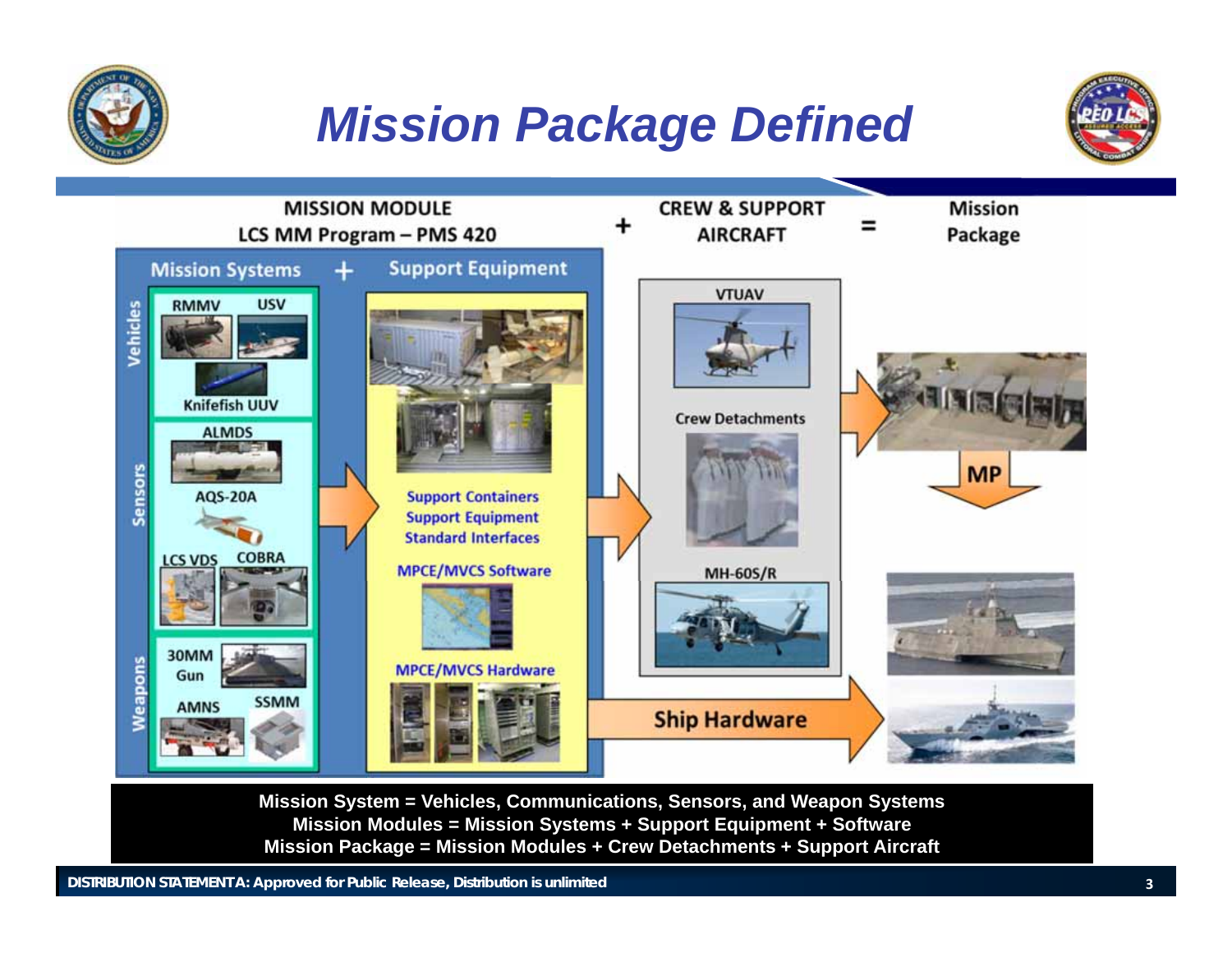

## *LCS MCM MP Increment 1 – Mission Overview*





**Preparation to deploy (BIT Check)**



**Mission system mounted on vehicles (Q20 to RMMV)**





**Mission vehicles launched from the ship**



**Begin conducting mission operations**



**Conduct ALMDS search mission (3 + 1 Tactic w/ PMA)**



**Conduct RMS Search, Pruning, and PMA mission**



**Recover vehicles**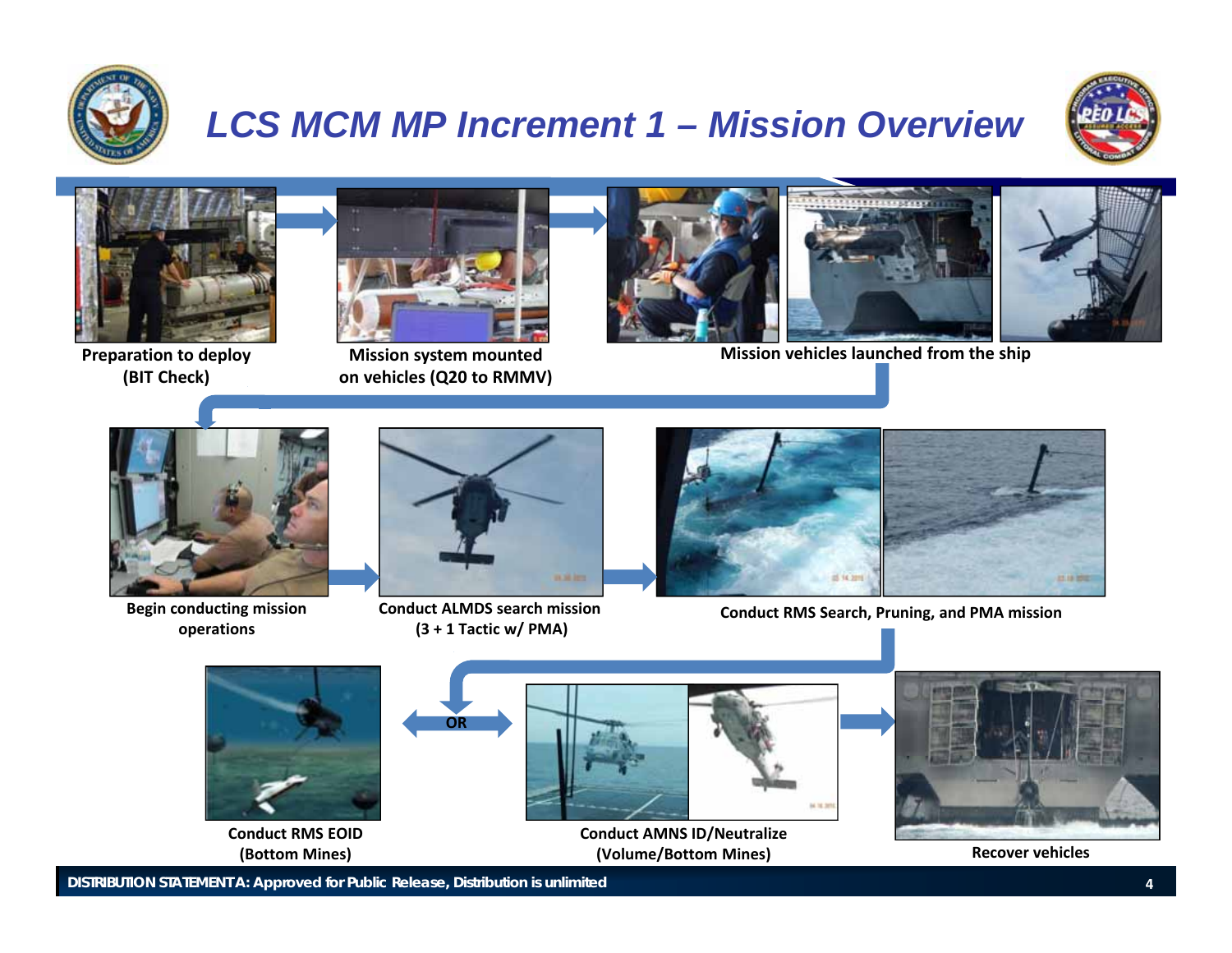

### *LCS Mission ModulesTechnology Interest Areas*



#### $\Box$ **Autonomy**

- ‐- In the absence of communications, the ability to stay on mission or recover to a safe point and seamlessly integrate with <sup>a</sup> common communications architecture
- ‐Obstacle Avoidance, both surface and submerged

#### **Efficient Off‐board Vehicle Management**

- ‐Ability to coordinate and monitor multiple off‐board systems with minimal manning
- ‐Common control architecture/systems
- **Over the horizon high band width vehicle/sensor data transfer**
- $\Box$  **Mine Countermeasures (MCM) specific:**
	- ‐Detect to ID in single pass; low cost ID and neutralization
	- ‐Automated Target recognition. Rejection of false (non‐mine) sonar calls
	- ‐ Highly accurate navigation (LAT/LONG/DEPTH)
		- ‐Ability to place towed/fixed sensors to support reacquisition of underwater targets